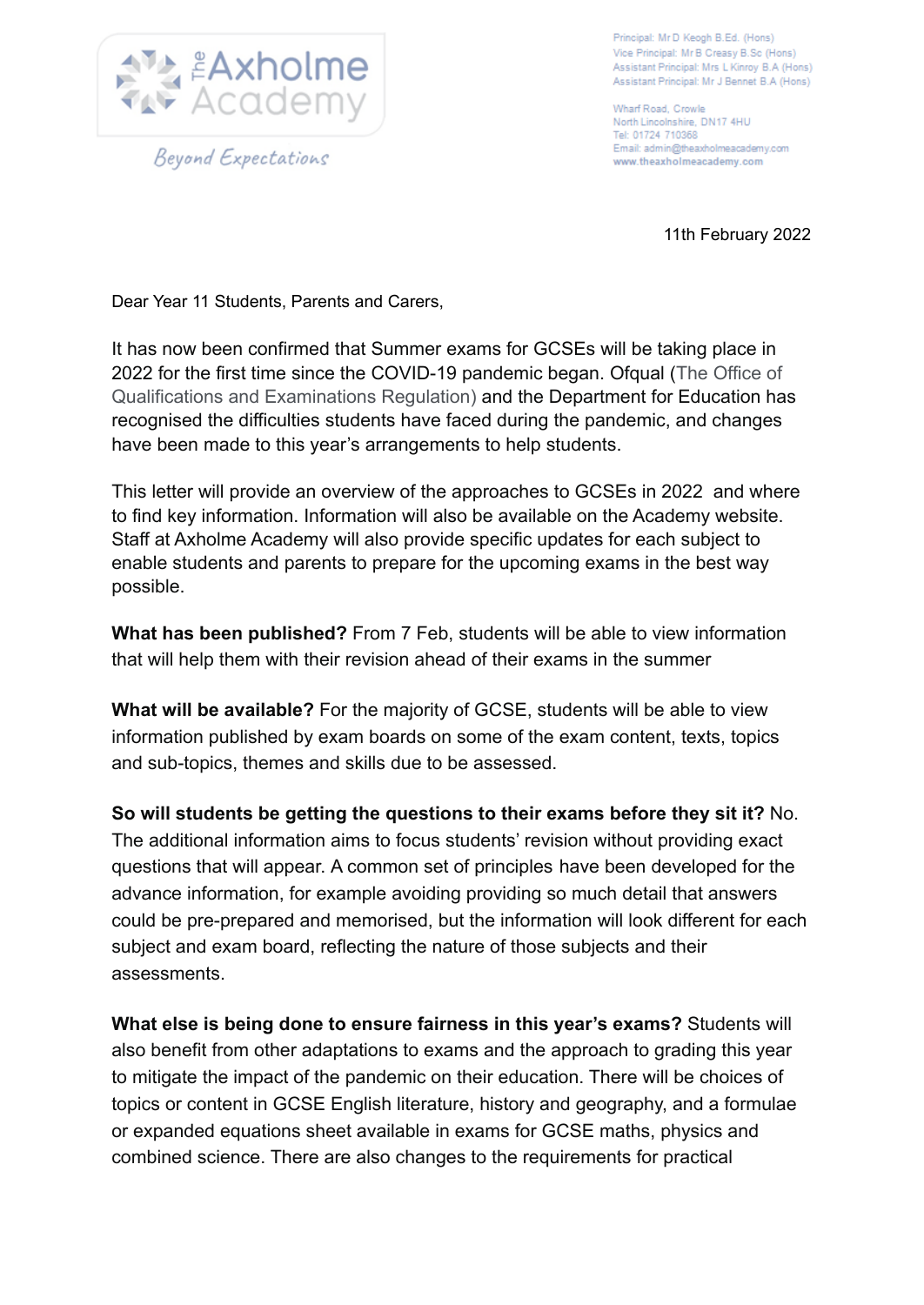

Principal: Mr D Keogh B.Ed. (Hons) Vice Principal: Mr B Creasy B.Sc (Hons) Assistant Principal: Mrs L Kinroy B.A (Hons) Assistant Principal: Mr J Bennet B.A (Hons)

Wharf Road, Crowle North Lincolnshire, DN17 4HU Tel: 01724 710368 Email: admin@theaxholmeacademy.com www.theaxholmeacademy.com

assessments in sciences and art and design, recognising how the pandemic will have affected students' opportunities in these subjects.

**What about the grading of exams this year, is it the same as before?** Ofqual's plans for grading this summer mean that grading profiles will not return to pre-pandemic levels immediately, recognising the challenges students have faced. This summer will be a transition year and exam boards will set grade boundaries to reflect a midway point between 2021 and pre-pandemic grading, in a way that is as fair as possible for all students, across all subjects and exam boards.

This will mean that more students get higher grades in 2022 than before the pandemic and will provide a safety net for those students who might otherwise just might miss out on a higher grade.

**Additional support this year -** A package of support has been put in place for students taking GCSE qualifications in summer 2022. It is intended to make sure that the approach is as fair as possible to students given the disruption they have experienced, and many continue to face, due to the coronavirus pandemic.

The availability of Advance information is one of the approaches being taken and this will help students to focus on specific topics and students to tailor their revision and preparation for each exam. Exam boards have provided advance information for exams in most subjects. As mentioned above, Students will have a choice of topics or content in some other GCSE subjects. Exam boards will also provide a formulae sheet and an updated equation sheet that students will have in their GCSE maths, physics and combined science exams. This advance information will also help teachers manage revision time in the lead-up to exams. As mentioned, part of the changes includes [more generous grading this year](https://www.gov.uk/government/speeches/ofquals-approach-to-grading-exams-and-assessments-in-summer-2022-and-autumn-2021) to provide a safety net for students who may have been impacted by the pandemic.

The graphic below summarises the overall approach and the remainder of this letter provides specifics relating to key aspects of the arrangements for GCSEs this year.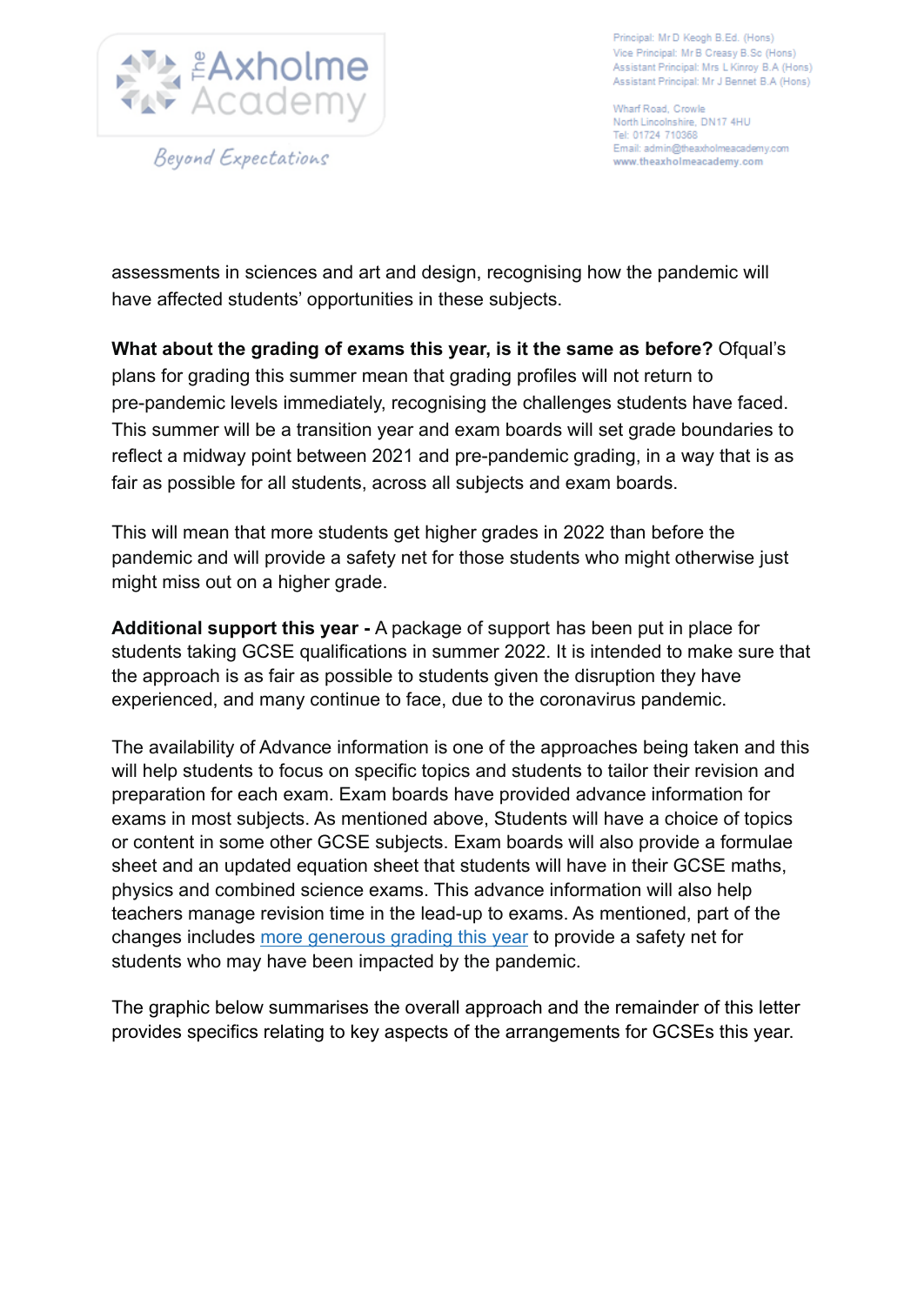

Beyond Expectations

Principal: Mr D Keogh B.Ed. (Hons) Vice Principal: Mr B Creasy B.Sc (Hons) Assistant Principal: Mrs L Kinroy B.A (Hons) Assistant Principal: Mr J Bennet B.A (Hons)

Wharf Road, Crowle North Lincolnshire, DN17 4HU Tel: 01724 710368 Email: admin@theaxholmeacademy.com www.theaxholmeacademy.com



## **[Advance information on GCSEs 2022 from JCQ \(Joint Council for](https://www.jcq.org.uk/summer-2022-arrangements/advance-information) [Qualifications\)](https://www.jcq.org.uk/summer-2022-arrangements/advance-information)**

This page contains links to Advance Information on JCQ member awarding body websites, and other relevant guidance from the JCQ, Ofqual and more.